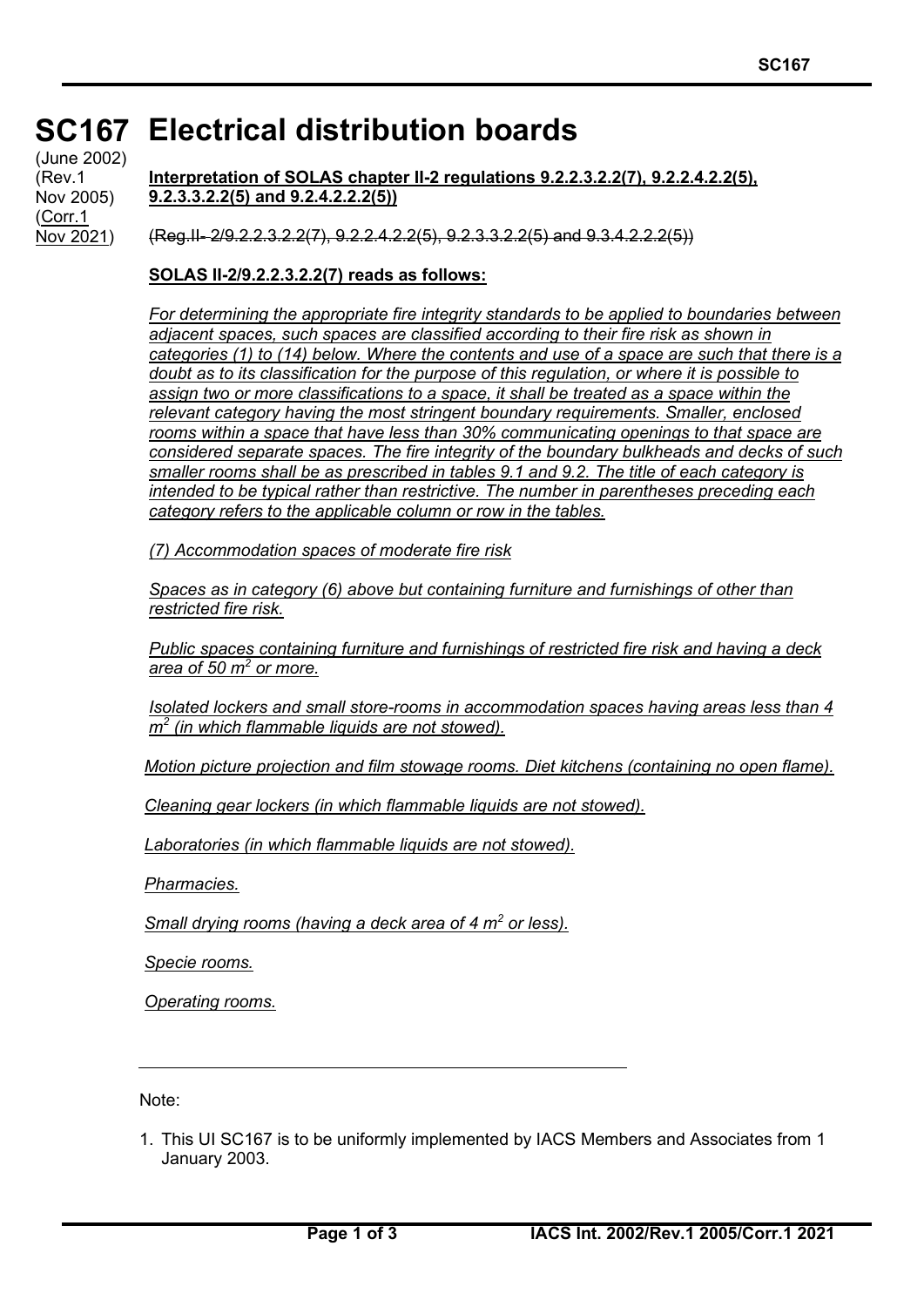# **SC167 SOLAS II-2/9.2.2.4.2.2(5) reads as follows:**

## (cont)

*For determining the appropriate fire integrity standards to be applied to divisions between adjacent spaces, such spaces are classified according to their fire risk as shown in categories (1) to (11) below. Where the contents and use of a space are such that there is a doubt as to its classification for the purpose of this regulation, or where it is possible to assign two or more classifications to a space, it shall be treated as a space within the relevant category having the most stringent boundary requirements. Smaller, enclosed rooms within a space that have less than 30 % communicating openings to that space are considered separate spaces. The fire integrity of the boundary bulkheads and decks of such smaller rooms shall be as prescribed in tables 9.3 and 9.4. The title of each category is intended to be typical rather than restrictive. The number in parentheses preceding each category refers to the applicable column or row in the tables.*

#### *(5) Service spaces (low risk)*

*Lockers and store-rooms not having provisions for the storage of flammable liquids and having areas less than 4 m<sup>2</sup> and drying rooms and laundries.* 

## **SOLAS II-2/9.2.3.3.2.2(5) reads as follows:**

*For determining the appropriate fire integrity standards to be applied to divisions between adjacent spaces, such spaces are classified according to their fire risk as shown in categories (1) to (11) below. Where the contents and use of a space are such that there is a doubt as to its classification for the purpose of this regulation, or where it is possible to assign two or more classifications to a space, it shall be treated as a space within the relevant category having the most stringent boundary requirements. Smaller, enclosed rooms within a space that have less than 30% communicating openings to that space are considered separate spaces. The fire integrity of the boundary bulkheads and decks of such smaller rooms shall be as prescribed in tables 9.5 and 9.6. The title of each category is intended to be typical rather than restrictive. The number in parentheses preceding each category refers to the applicable column or row in the tables.*

#### *(5) Service spaces (low risk)*

*Lockers and store-rooms not having provisions for the storage of flammable liquids and having areas less than 4 m<sup>2</sup> and drying rooms and laundries.*

### **SOLAS II-2/9.2.4.2.2.2(5) reads as follows:**

*For determining the appropriate fire integrity standards to be applied to divisions between adjacent spaces, such spaces are classified according to their fire risk as shown in categories (1) to (10) below. Where the contents and use of a space are such that there is a doubt as to its classification for the purpose of this regulation, or where it is possible to assign two or more classifications to a space, it shall be treated as a space within the relevant category having the most stringent boundary requirements. Smaller, enclosed areas within a space that have less than 30% communicating openings to that space are considered separate areas. The fire integrity of the boundary bulkheads and decks of such smaller spaces shall be as prescribed in tables 9.7 and 9.8. The title of each category is intended to be typical rather than restrictive. The number in parentheses preceding each category refers to the applicable column or row in the tables.*

### *(5) Service spaces (low risk)*

*Lockers and store-rooms not having provisions for the storage of flammable liquids and having areas less than 4 m<sup>2</sup> and drying rooms and laundries.*